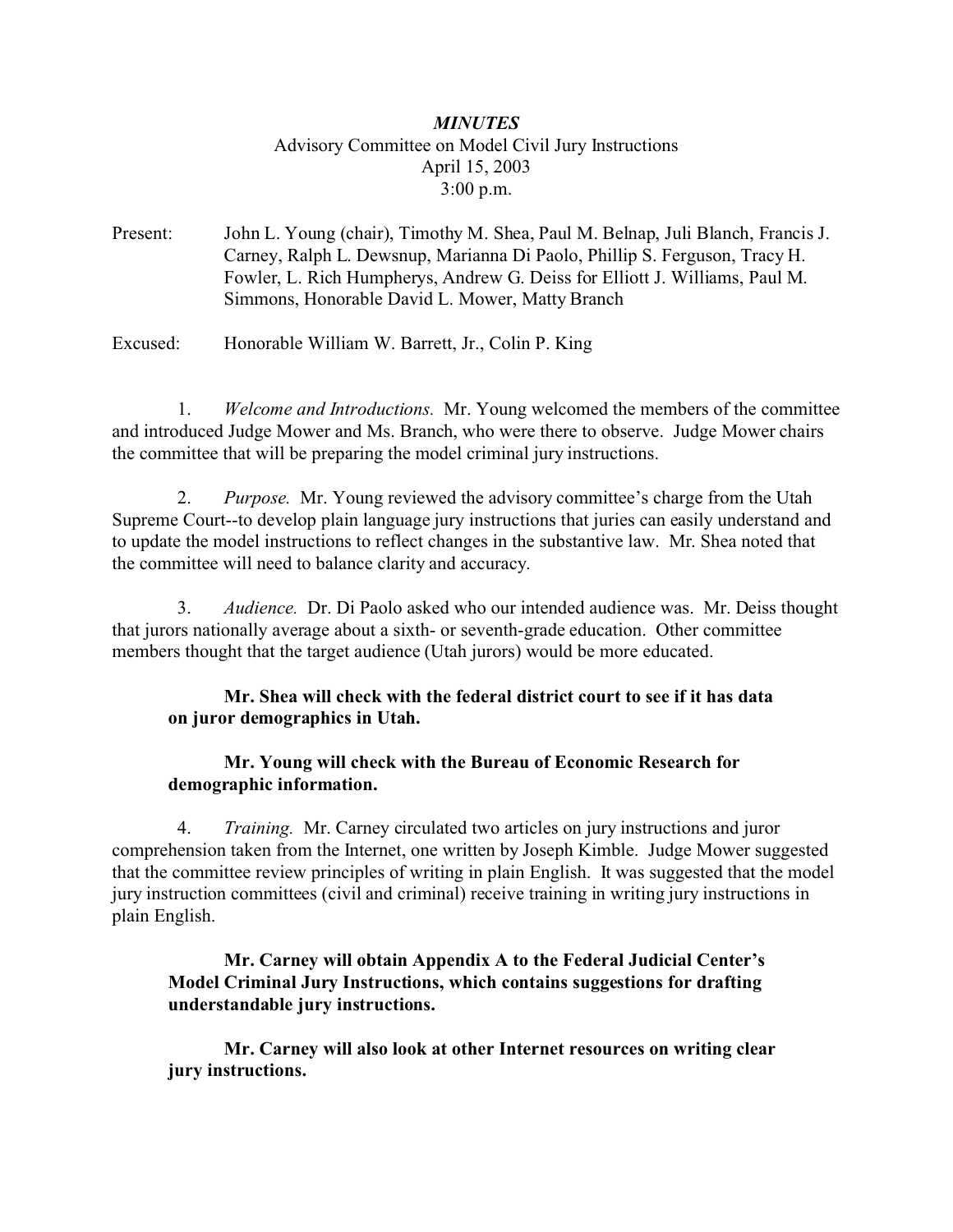Minutes April 15, 2003 Page 2

> **Dr. Di Paolo will review the sources cited in footnote 2 of the Kimble article.**

> **Dr. Di Paolo will also ask some of her colleagues involved in** *Forensic Linguistics* **(an on-line journal) for suggestions of sources or people who could help train the committees in writing jury instructions in plain English.**

> **Committee members should get suggestions for potential speakers to Mr. Shea and Mr. Carney as soon as possible.**

### **Mr. Carney will check with the Litigation Section of the Utah State Bar to see if it will help fund training for the jury instruction committees.**

 5. *History.* Mr. Carney reviewed the history of the Model Utah Jury Instructions (MUJI) promulgated by the Litigation Section of the Utah State Bar. Mr. Dewsnup reviewed the work of the committee on jury service.

 6. *Status of Current MUJI and Lexis-Nexis Pre-publishing Contract.* Mr. Shea reported that Lexis-Nexis, the successor to Michie Company, the publisher of MUJI, is interested in preparing a supplement to MUJI and has offered free editorial services in exchange for being the first publisher to receive drafts of the committee's work.

 7. *Introduction to Model Jury Instructions.* Mr. Shea reported that the Utah Supreme Court is interested in approving the new model jury instructions while reserving the right to review them in the context of a particular case. Mr. Shea presented a draft introduction to the new MUJI for discussion. Mr. Humpherys suggested that the new instructions be given a different name to distinguish them from the original MUJI. Mr. Carney suggested that the court may not want to approve the new instructions since they may deal with areas in which Utah law is not clear. Mr. Dewsnup suggested that the committee adopt some version of the draft introduction as its mission statement.

 8. *Committee Meeting Schedule.* The committee agreed to meet the second Wednesday of each month from 4:00 to 6:00 p.m. in the Judicial Council Room on the fifth floor of the Matheson Courthouse.

 9. *Priorities.* Mr. Young suggested that the committee set priorities for categories of jury instructions based on (a) those most frequently used, and (b) those most in need of updating. The first category includes (i) preliminary and general instructions, (ii) special verdict forms; and (iii) general negligence instructions. Instructions in the second category include those regarding (i) employment law, (ii) insurance company obligations, (iii) damages (including punitive damages), and (iv) products liability. Mr. Carney asked whether the instructions should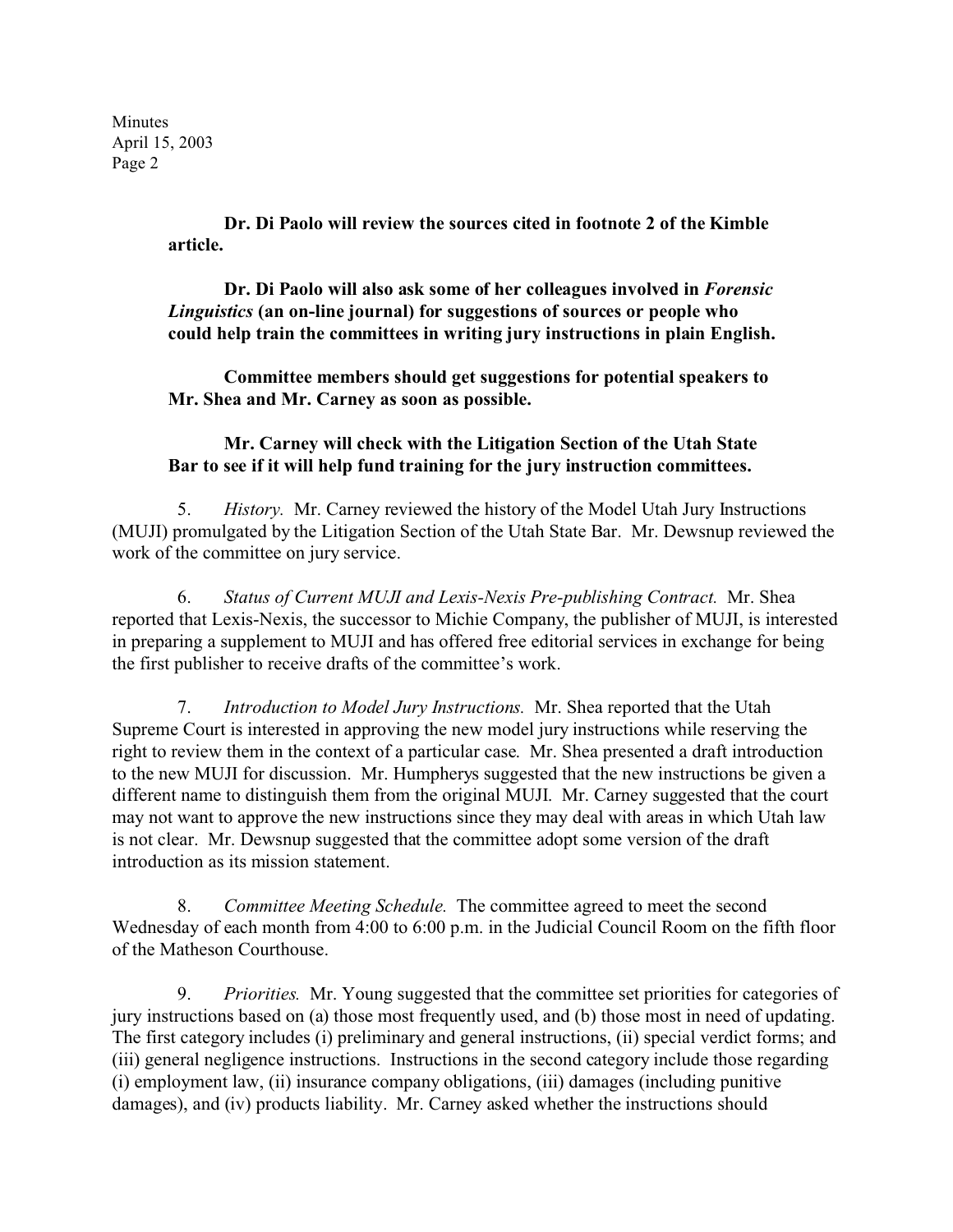Minutes April 15, 2003 Page 3

incorporate the Restatement (Third) of Torts: Products Liability. Mr. Humpherys questioned whether there should be a separate subcommittee on verdict forms or whether the subcommittees for each substantive area should prepare their own verdict forms. Mr. Dewsnup raised the question of whether more contract cases are tried to juries than tort cases.

### **Mr. Shea will obtain statistics on the types of cases that go to trial and those that are tried to juries.**

10. *Subcommittees.* The following subcommittees were proposed:

*Employment Law:* Jathan Janove, Bob Wilde, Steven Baeder and Erik Strindberg have already been serving on an employment law subcommittee, under the direction of Mr. Young. Mr. Humpherys suggested that Karra Porter also be added to the subcommittee. Mr. Humpherys was then excused.

*Preliminary and General Instructions:* Judge Barrett, Ralph Dewsnup, Phil Ferguson, Judge Mower or Judge McIff.

*Negligence:* Frank Carney, Peter Collins, Vicky Kidman, David Lambert or Leslie Slaugh, John Lund, Doug Mortensen, Bill Stegall, Steve Sullivan.

*Products Liability:* Tracy Fowler (chair), Juli Blanch, Colin King, Paul Simmons.

*Damages:* Paul Belnap, Rich Humpherys.

Ms. Blanch suggested that each subcommittee have a judicial liaison. The final membership of the subcommittees was deferred till the next meeting.

 11. *Format.* Mr. Carney suggested that the instructions be available in a loose-leaf binder to which sections could be added over time. Mr. Young indicated that Lexis-Nexis would also like the instructions in a loose-leaf format. Mr. Shea indicated that the instructions would eventually be available on the courts' website. Mr. Carney suggested that the case citations supporting the instructions be hyperlinked to the cases.

# **Mr. Shea will check with Lexis-Nexis about the possibility of hyperlinking.**

 12. *Law School Intern Assistance.* Mr. Shea noted that law students may be interested in doing legal research for the committee or subcommittees. The committee debated the relative merits of using law student interns as opposed to associate attorneys or relying on Lexis-Nexis's proffered editorial assistance.